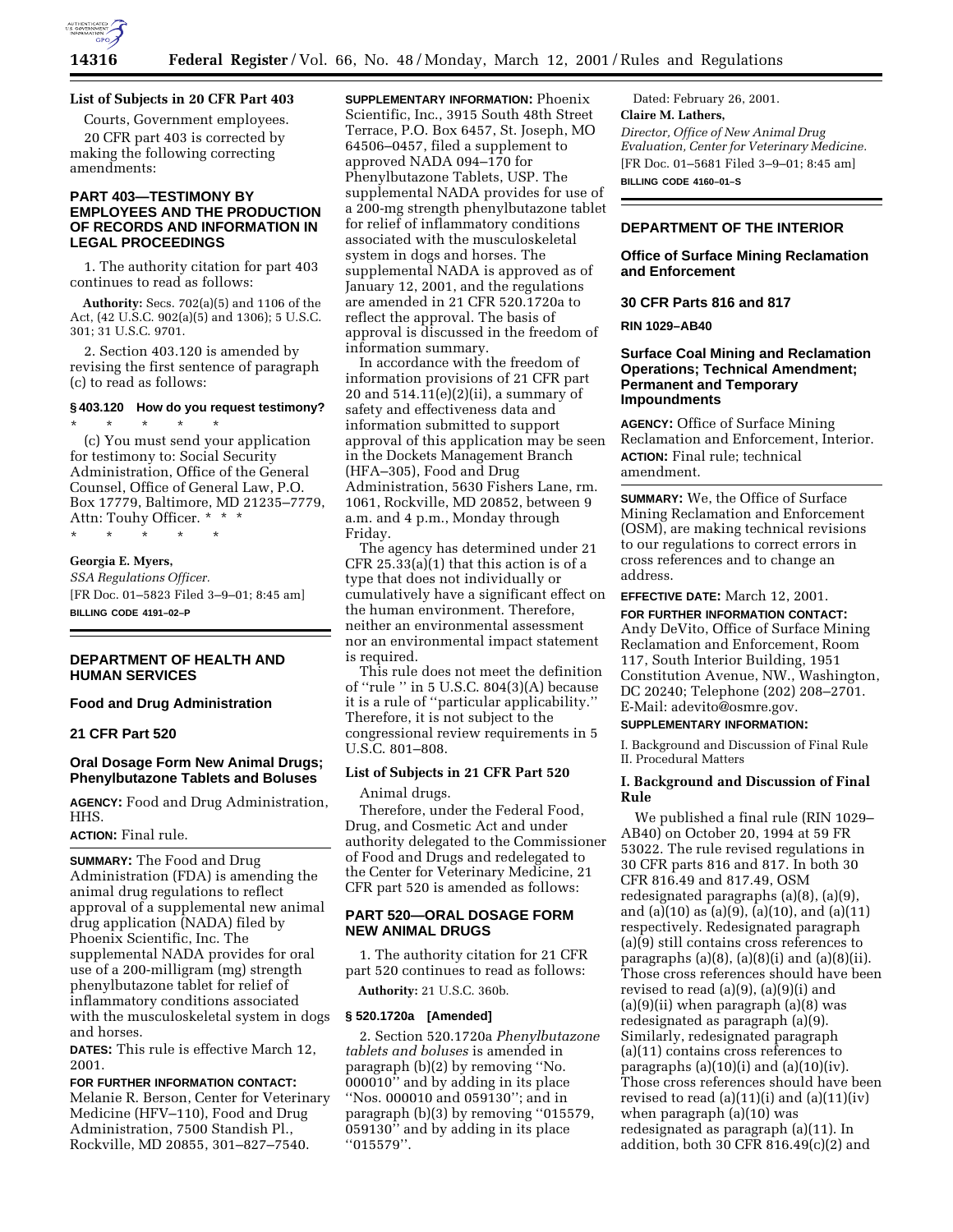817.49(c)(2) contains a cross reference to (a)(8)(i) which, under the redesignation, should have been revised to (a)(9)(i). This rule corrects those errors. Finally, 30 CFR 816.49(a)(1) and 817.49(a)(1) contains references to OSM's Administrative Record Room which was located at 800 North Capitol Street, NW., Washington, DC when the rule was published. Since publication of the rule, we have moved the Administrative Record Room to 1951 Constitution Avenue, NW., Washington, DC. This rule revise paragraphs 816.49(a)(1) and 817.49(a)(1) to indicate the new address.

# **II. Procedural Matters**

#### *Administrative Procedure Act*

This final rule has been issued without prior public notice or opportunity for public comment. The Administrative Procedure Act (APA) (5 U.S.C. 553) provides an exception to the notice and comment procedures when an agency finds that there is good cause for dispensing with such procedures on the basis that they are impracticable, unnecessary or contrary to the public interest. OSM has determined that under 5 U.S.C. 553(b)(3)(B) good cause exists for dispensing with the notice of proposed rulemaking and public comment procedures for this rule. Specifically, this rule merely corrects references contained in the regulations and does not impose any new OSM regulatory requirements. These same reasons also provide OSM with good cause under 5 U.S.C. 553(d)(3) of the APA to have the regulation become effective on a date that is less than 30 days after the date of publication in the **Federal Register**.

#### *Executive Order 12866*

This rule is not a significant rule and is not subject to review by the Office of Management and Budget under Executive Order 12866.

(1) This rule will not have an effect of \$100 million or more on the economy. It will not adversely affect in a material way the economy, productivity, competition, jobs, the environment, public health or safety, or State, local, or tribal governments or communities. As previously stated, this rule corrects references contained in the regulations and does not impose any new OSM regulatory requirements.

(2) This rule will not create a serious inconsistency or otherwise interfere with an action taken or planned by another agency for the reasons stated above.

(3) This rule does not alter the budgetary effects of entitlements, grants, user fees, or loan programs or the rights or obligations of their recipients.

(4) This rule does not raise novel legal or policy issues for the reasons stated above.

#### *Regulatory Flexibility Act*

The Department of the Interior certifies that this rule will not have a significant economic impact on a substantial number of small entities under the Regulatory Flexibility Act (5 U.S.C. 601 *et seq.*). As previously stated, the rule merely corrects references contained in the regulations and does not impose any new OSM regulatory requirements.

#### *Unfunded Mandates Reform Act*

For purposes of compliance with the Unfunded Mandates Reform Act of 1995, this rule does not impose any obligations that individually or cumulatively would require an aggregate expenditure of \$100 million or more by State, local, and Tribal governments and the private sector in any given year.

#### *Federal Paperwork Reduction Act*

This rule does not contain collections of information which require approval by the Office of Management and Budget under 44 U.S.C. 3501 *et seq.*

#### *National Environmental Policy Act*

This rule has been reviewed by OSM and it has been determined to be categorically excluded from the requirement to prepare an environmental document under the National Environmental Policy Act of 1969. This determination was made in accordance with the Departmental Manual (516 DM 2, Appendix 1.10).

# *Executive Order 12988 on Civil Justice Reform*

The Department of the Interior has determined that this rule meets the requirements of sections (3)(a) and 3(b)(2) of Executive Order 12988, Civil Justice Reform (61 FR 4729).

#### *Effect in Federal Program States and on Indian Lands*

The rule will apply through crossreferencing to the following Federal program states: California, Georgia, Idaho, Massachusetts, Michigan, North Carolina, Oregon, Rhode Island, South Dakota, Tennessee and Washington. The Federal programs for these States appear at 30 CFR Parts 905, 910, 912, 921, 922, 933, 937, 939, 941, 942 and 947, respectively. The rule also applies through cross-referencing to Indian lands under the Federal program for

Indian lands as provided in 30 CFR part 750.

# *Effect on State Programs*

Following promulgation of the final rule, OSM will evaluate State programs approved under section 503 of SMCRA to determine any changes in those programs that will be necessary. When OSM determines that a particular State program provision should be amended in order to be made no less stringent than the revised Federal regulations, the particular States will be notified in accordance with the provisions of 30 CFR 732.17.

# **List of Subjects**

#### *30 CFR Part 816*

Environmental protection, Reporting and recordkeeping requirements, Surface mining.

#### *30 CFR Part 817*

Environmental protection, Reporting and recordkeeping requirements, Underground mining.

Dated: February 23, 2001.

#### **Piet deWitt,**

*Acting Assistant Secretary, Land and Minerals Management.*

For the reasons given in the preamble, 30 CFR Parts 816 and 817 are amended as set forth below.

# **PART 816—PERMANENT PROGRAM PERFORMANCE STANDARDS— SURFACE MINING ACTIVITIES**

1. The authority citation for Part 816 is revised to read as follows:

**Authority:** 30 U.S.C. 1201 *et seq.*; and sec. 115 of Pub. L. 98–146.

# **§ 816.49 [Amended]**

2. Amend § 816.49 as follows: a. In paragraph (a)(1), the words ''Room 660, 800 North Capitol Street'' are revised to read ''1951 Constitution Avenue, NW.''

b. In paragraph (a)(9), the references to " $(a)(\overline{8})(i)$ " and " $(a)(\overline{8})(ii)$ " are revised to read "(a)(9)(i)" and "(a)(9)(ii)," respectively.

c. In paragraph (a)(9)(ii), the reference to " $(a)(8)$ " is revised to read " $(a)(9)$ ."

d. In paragraph (a)(11), the references to ''(a)(10)(i)'' and ''(a)(10)(iv)'' are revised to read "(a)(11)(i)" and ''(a)(11)(iv),'' respectively.

e. In paragraph (a)(11)(ii), the references to  $\cdot$ <sup>(a)</sup>(10)(i)" and ''(a)(10)(iv)'' are revised to read  $"$ (a)(11)(i)" and "(a)(11)(iv)," respectively.

f. In paragraph (c)(2), the reference to  $''(a)(8)(i)''$  is revised to read  $''(a)(9)(i)$ ."